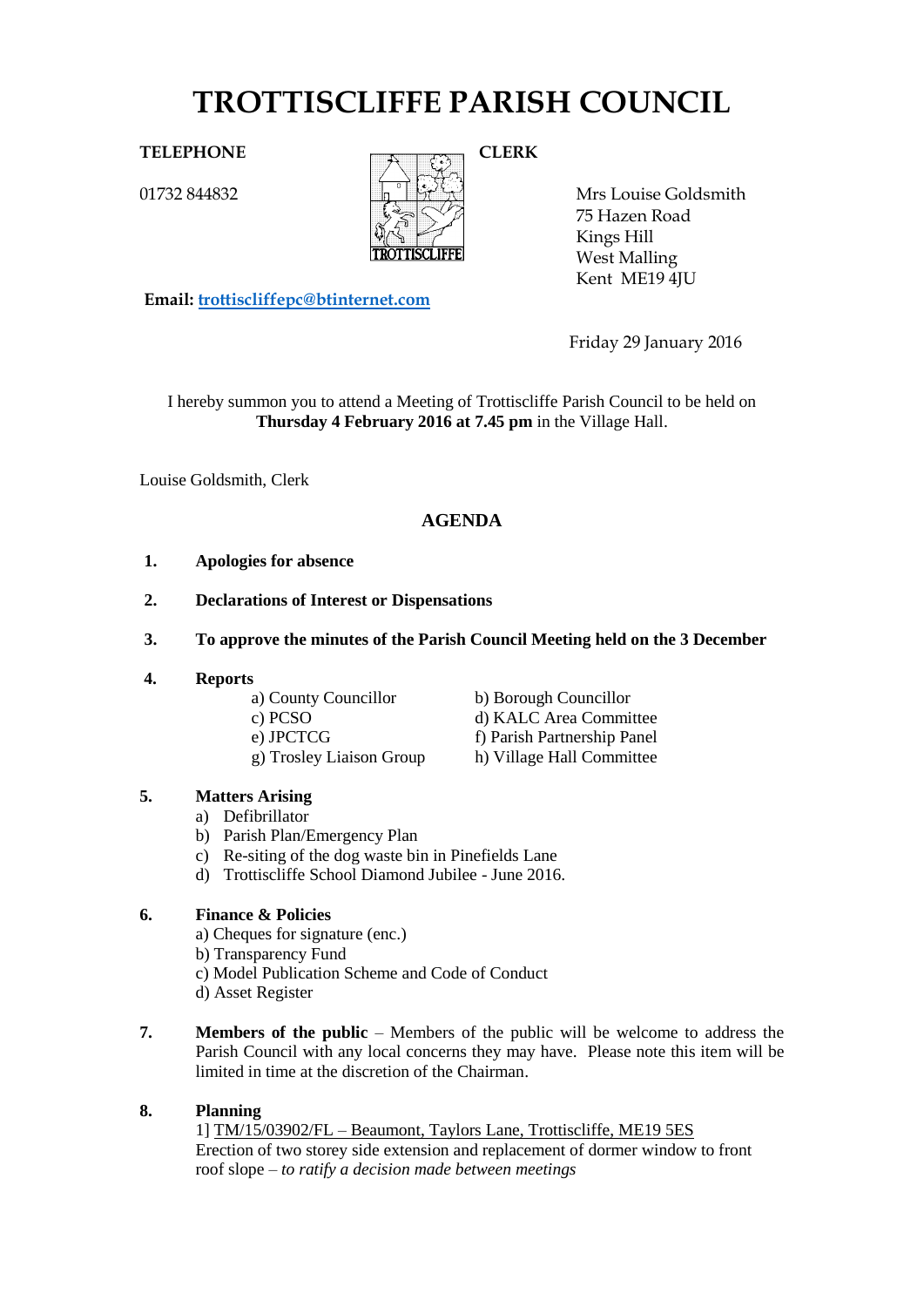2] TM/15/03803/FL – Luxor, Ford Lane, Trottiscliffe, ME19 5DP

Construction of detached single storey garage. Conversion of existing integral garage into a habitual room including new front bay window – *to ratify a decision made between meetings*

3] TM/15/03163/FL – Plough Inn, Taylors Lane, Trottiscliffe, ME19 5DR Creation of timber pergola to patio area. Replacement of cellar flaps and decorative works to the kitchen and WCs – *to ratify a decision made between meetings*

4] TM/15/03940/FL – Darrens Meadow Farm, Green Lane, Trottiscliffe, ME19 5DX Change of use of agricultural land to a mixed use of equestrian paddock and agricultural together with the erection of a stable block, a potting shed, a farm shop and rest room/office and the provision of hard-standing to form access driveway and vehicle parking and turning areas.

5] TM/16/00109/MIN - Wrotham Quarry Addington Lane Trottiscliffe Details pursuant to conditions 12, 30, 37, 38, 40, 41, 42, 44, 47 and 49 of planning permission TM/14/04075/MIN (Extension to existing quarry to extract silica sand, construction sand and to infill the void with inert waste on land to the north of Addington Lane (KCC ref. KCC/TM/0378/2014).

#### **b) Decisions from T&MBC**

1] TM/15/03537/FL - Land Rear of Cedar House Church Lane, ME19 5EB Demolition of redundant sheds and construction of new single storey dwelling house and garage. (Revised proposal following refused permission TM/15/00487/FL) 2] TM/15/03501/RD – Willandown, 9 Pinesfield Lane, Trottiscliffe, ME19 5EL Details of external materials and ridge height pursuant to conditions 2 and 4 of planning permission TM/15/00490/FL (Erection of a pre-fabricated timber building for ancillary residential use to accommodate an elderly relative). *Approved* 1] TM/15/02431/FL – Land between M20 and M26, West of Ford Lane,

Proposed temporary (30 years) change of use from agriculture to agriculture and solar photovoltaic farm with associated static arrays of photovoltaic panels together with cabins to contain inverter cabinets and transformers, storage cabin and a cabin to house a substation, with perimeter fencing, CCTV network, trackways, landscaping and ecological enhancements. *Approved*

#### **c) Other planning matters**

1] KCC/TM/0378/2014 – Wrotham Quarry.

- 2] Whittaker Cottage alleged unauthorised use as separate dwelling
- 3] Trosley Farm alleged unauthorised works
- 4] TM/14/02568/OA Copper Beech, Pinesfield Lane, Trottiscliffe appeal.

#### **9. Highways, footways and footpaths**

- 1] Traffic mounting pavement on Taylors Lane
- 2] Taylors Lane/Vigo Lane proposed speed restriction
- 3] Village Sign formerly located at the duck pond
- 4] Electricity supply to Christmas Tree
- 5] Reported faults update

#### **10. Open Spaces, Recreation ground and allotments**

1] Remedial works to the playground

#### **11. Correspondence**

#### **a) For Information**

- 1] Area 2 Planning Committee 2 March 2016
- 2] Joint Transportation Board 14 March 2016
- 3] Parish Partnership Panel 18 February 2016
- 4] Standards Committee 7 March 2016
- 5] KALC Area Committee Meeting 12 May 2016

#### **b) On Circulation**